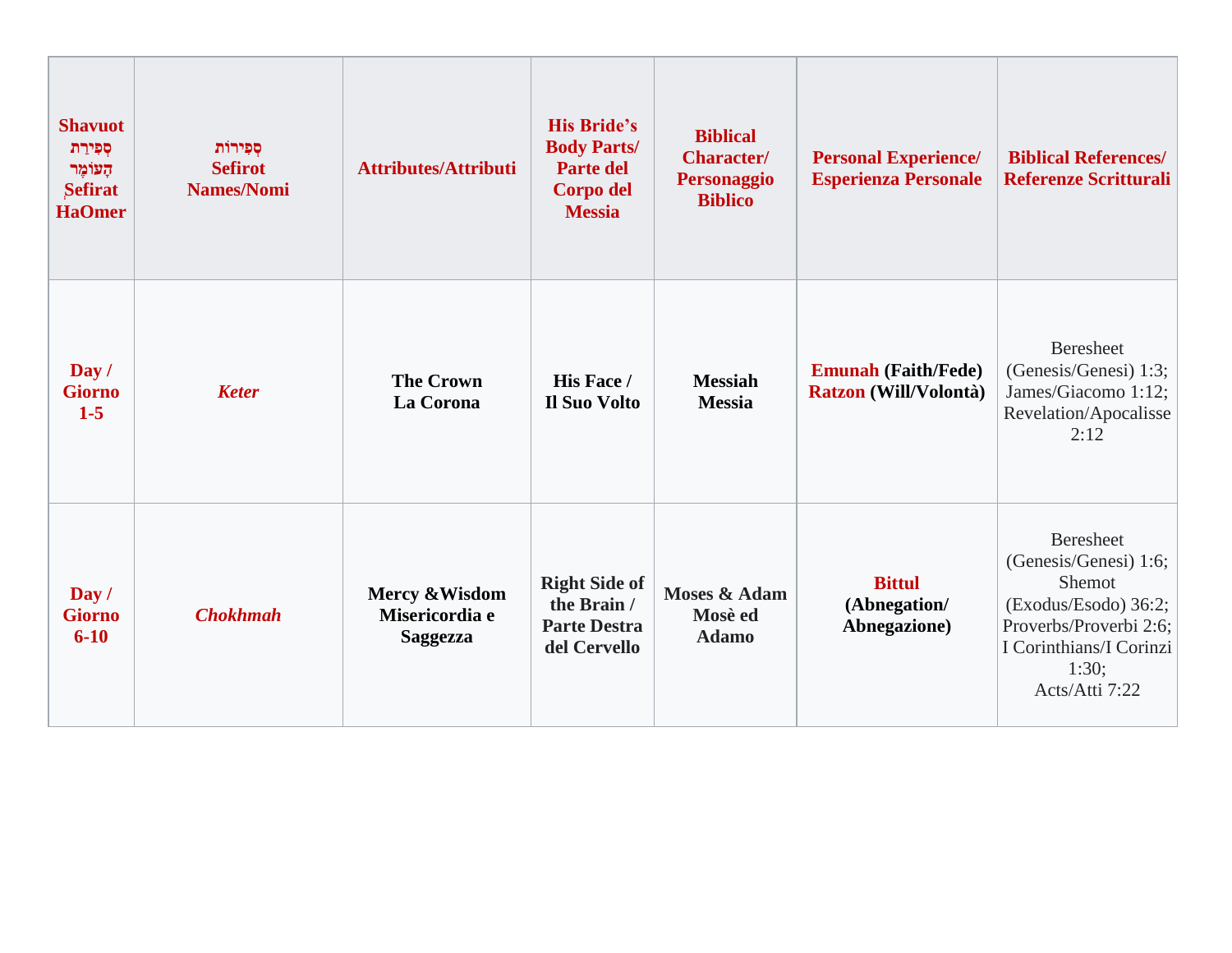| Day /<br><b>Giorno</b><br>$11 - 15$ | <b>Binah/Daat</b>             | Comprehension /<br>Comprensione<br>Knowledge /<br>Conoscenza | <b>Heart/Cuore</b><br><b>Left Side of</b><br>the Brain /<br>Parte<br>Sinistra del<br><b>Cervello</b> | Leah, Moses,<br><b>Noah</b><br>Lea, Mosè, Noè                   | <b>Simchah (Joy/Gioia)</b><br><b>Yichud (Unity/Unione)</b> | <b>Beresheet</b><br>(Genesis/Genesi) 1:9;<br>1 Chronicles/1<br>Cronache 28:9;<br>Isaiah/Isaia 44:18;<br>Daniel/Daniele 12:4;<br>I Corinthians/1 Corinzi<br>$1:18-21$ |
|-------------------------------------|-------------------------------|--------------------------------------------------------------|------------------------------------------------------------------------------------------------------|-----------------------------------------------------------------|------------------------------------------------------------|----------------------------------------------------------------------------------------------------------------------------------------------------------------------|
| Day /<br><b>Giorno</b><br>$16 - 20$ | <b>Chessed o Ghedullah</b>    | Mercy and Love /<br>Misericordia e<br><b>Amore</b>           | <b>Right arm</b><br>and hand /<br>Mano e<br>braccio<br>destri                                        | <b>Avraham and</b><br><b>Aaron</b><br>Abramo e<br><b>Aronne</b> | <b>Ahavah (Love/Amore)</b>                                 | <b>Beresheet</b><br>(Genesis/Genesi)<br>$1:11; 18:17-25;$<br>Joel/Gioele 2:13;<br>2 Samuel/2 Samuele<br>24:14;                                                       |
| Day /<br><b>Giorno</b><br>21-25     | <b>Ghevurah o Pahad o Din</b> | <b>Power and Justice /</b><br>Potere e Giustizia             | Left arm and<br>hand/<br>Mano e<br>braccio<br>sinistri                                               | <b>Isaac/Isacco</b>                                             | <b>Yirah (Fear/Timore)</b>                                 | <b>Beresheet</b><br>(Genesis/Genesi)<br>$1:14-15;9:2$<br>Michah/Micha 3:8<br>Ephesians/Efesini 1:15                                                                  |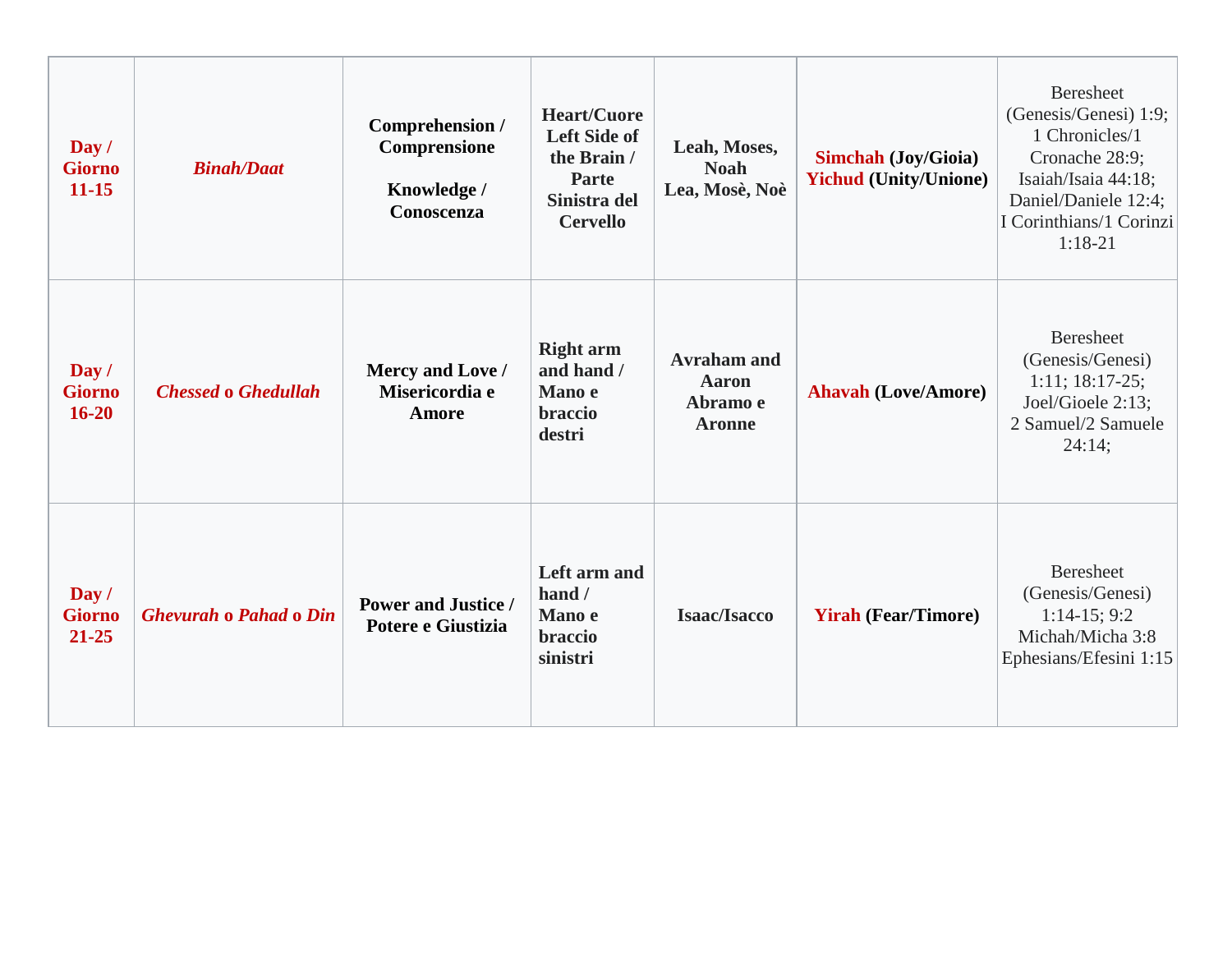| $\bf Day /$<br><b>Giorno</b><br>$26 - 30$ | <b>Tiferet o Rachamin</b> | <b>Beauty/Bellezza</b> | <b>Torso</b>                           | Jacob/Giacobbe      | <b>Rachamim</b><br>(Mercy/Misericordia) | <b>Beresheet</b><br>(Genesis/Genesi) 1:20;<br>Song of Songs /<br>Cantico dei Cantici<br>4:7;<br>Isaiah/Isaia 61:3;<br>Philippians/Filippesi<br>4:8                          |
|-------------------------------------------|---------------------------|------------------------|----------------------------------------|---------------------|-----------------------------------------|-----------------------------------------------------------------------------------------------------------------------------------------------------------------------------|
| Day /<br><b>Giorno</b><br>31-35           | <b>Nezach</b>             | Victory/Vittoria       | Right leg /<br>Gamba<br>destra         | Moses/Mosè          | <b>Bitachon</b><br>(Trust/Fiducia)      | <b>Beresheet</b><br>(Genesis/Genesi) 1:22;<br>Shemot<br>(Exodus/Esodo) 15<br>Devarim<br>Deuteronomy<br>(Deuteronomio) 20:4;<br>I Yochanan<br>(John/Giovanni)5:4;            |
| Day /<br><b>Giorno</b><br>36-40           | <b>Hod</b>                | Glory/Gloria           | Left Leg /<br>Gamba<br><b>Sinistra</b> | <b>Aaron/Aronne</b> | <b>Temimut</b><br>(Sincerity/Sincerità) | <b>Beresheet</b><br>(Genesis/Genesi) 1:26;<br>$e\,45:13;$<br>Shemot<br>(Exodus/Esodo)<br>16:10, 28:2;<br>Yochanan<br>(John/Giovanni) 1:14;<br>Revelation/Apocalisse<br>4:11 |